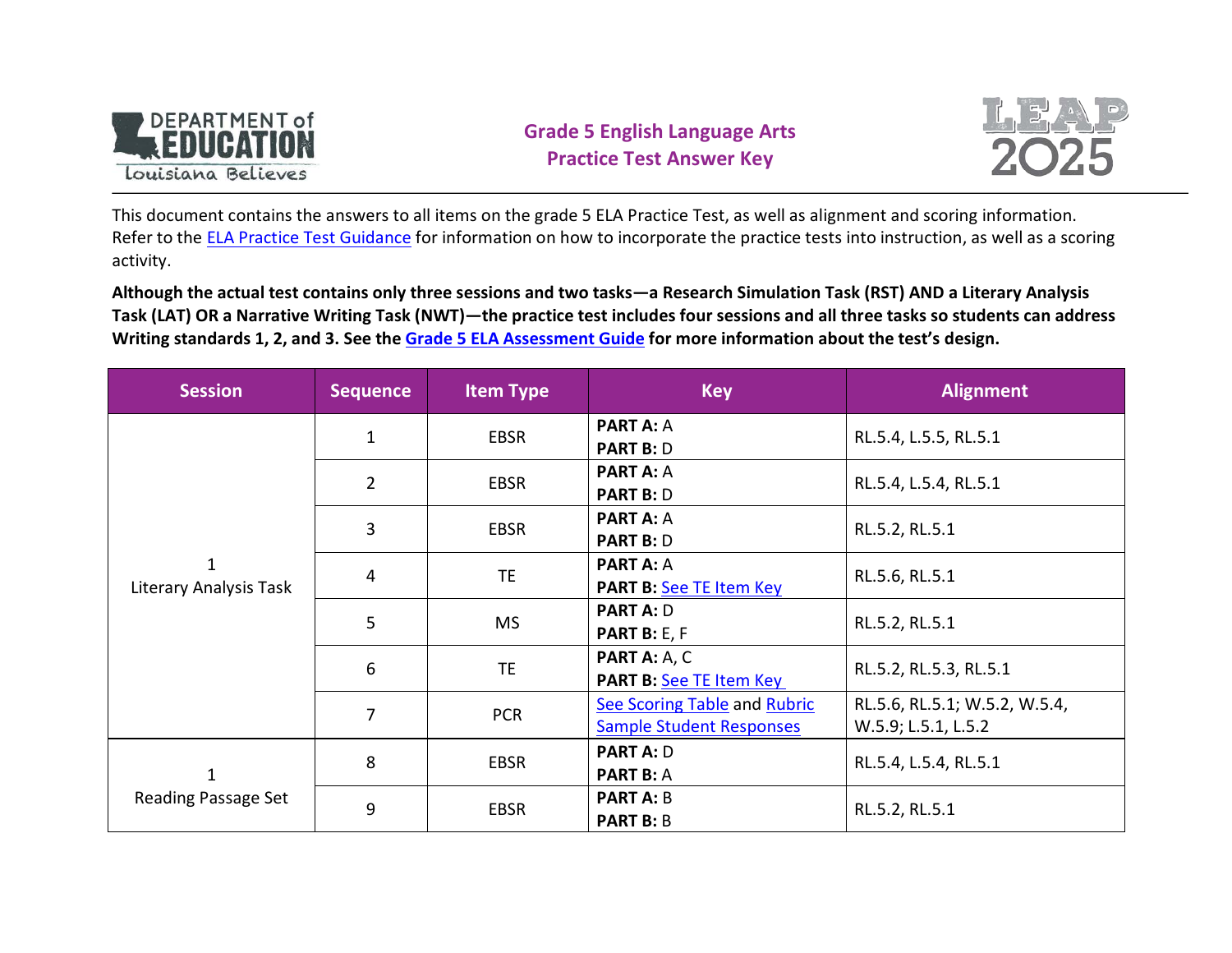| <b>Session</b>              | <b>Sequence</b> | <b>Item Type</b>                | <b>Key</b>                   | <b>Alignment</b>                     |  |
|-----------------------------|-----------------|---------------------------------|------------------------------|--------------------------------------|--|
|                             | 10              | TE.                             | See TE Item Key              | RL.5.3, RL.5.1                       |  |
|                             | 11              | <b>MS</b>                       | <b>PART A: A</b>             | RL.5.6, RL.5.1                       |  |
|                             |                 |                                 | PART B: A, F                 |                                      |  |
|                             | 12              | <b>MS</b>                       | PART A: C, F                 | RI.5.2, RI.5.1                       |  |
|                             |                 |                                 | PART B: D, F                 |                                      |  |
|                             | 13              | <b>TE</b>                       | See TE Item Key              | RI.5.3, RI.5.1                       |  |
|                             | 14              | <b>EBSR</b>                     | <b>PART A: C</b>             | L.5.4, RI.5.4, RI.5.1                |  |
|                             |                 |                                 | <b>PART B: A</b>             |                                      |  |
|                             | 15              | <b>MS</b>                       | <b>PART A: C</b>             | RI.5.2, RI.5.1                       |  |
|                             |                 |                                 | PART B: A, E                 |                                      |  |
| $\overline{2}$              | 16              | <b>EBSR</b>                     | <b>PART A: B</b>             | RI.5.8, RI.5.1                       |  |
| <b>Research Simulation</b>  |                 |                                 | <b>PART B: C</b>             |                                      |  |
| Task                        | 17              | <b>MS</b>                       | <b>PART A: A</b>             | RI.5.6, RI.5.1                       |  |
|                             |                 |                                 | PART B: B, D                 |                                      |  |
|                             | 18              | <b>EBSR</b>                     | <b>PART A: B</b>             | L.5.4, RI.5.4, RI.5.1                |  |
|                             |                 |                                 | <b>PART B: D</b>             |                                      |  |
|                             |                 | <b>MS</b><br>19<br>PART B: C, F | <b>PART A: D</b>             | RI.5.5, RI.5.1                       |  |
|                             |                 |                                 |                              |                                      |  |
|                             | 20              | <b>PCR</b>                      | See Scoring Table and Rubric | RI.5.9, RI.5.1; W.5.2, W.5.4, W.5.9; |  |
|                             |                 |                                 |                              | L.5.1, L.5.2                         |  |
|                             | 21              | EBSR                            | <b>PART A: A</b>             | RL.5.3, RL.5.1                       |  |
| 3<br>Narrative Writing Task |                 |                                 | <b>PART B: C</b>             |                                      |  |
|                             | 22              | <b>EBSR</b>                     | <b>PART A: A</b>             | RL.5.2, RL.5.1                       |  |
|                             |                 |                                 | <b>PART B: C</b>             |                                      |  |
|                             | 23              | <b>EBSR</b>                     | <b>PART A: D</b>             | RL.5.6, RL.5.1                       |  |
|                             |                 |                                 | <b>PART B: B</b>             |                                      |  |
|                             | 24              |                                 | PART A: A, C                 | RL.5.3, RL.5.1                       |  |
|                             | <b>MS</b>       | <b>PART B: A</b>                |                              |                                      |  |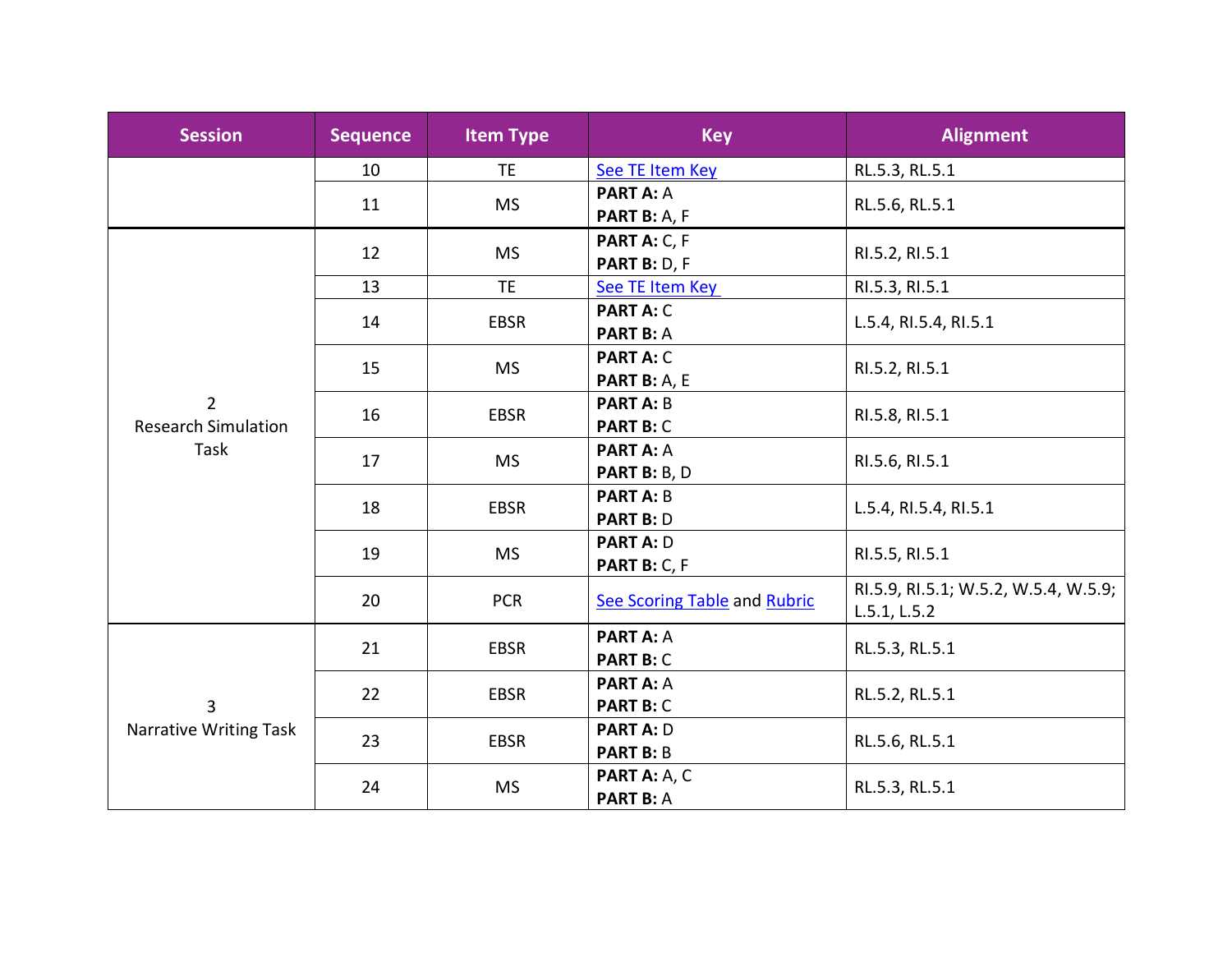| <b>Session</b>                                          | <b>Sequence</b> | <b>Item Type</b> | <b>Key</b>                                                      | <b>Alignment</b>           |  |
|---------------------------------------------------------|-----------------|------------------|-----------------------------------------------------------------|----------------------------|--|
|                                                         | 25              | <b>PCR</b>       | See Scoring Table and Rubric<br><b>Sample Student Responses</b> | W.5.3, W.5.4; L.5.1, L.5.2 |  |
|                                                         | 26              | <b>EBSR</b>      | <b>PART A: D</b><br><b>PART B: C</b>                            | RI.5.8, RI.5.1             |  |
|                                                         | 27              | <b>MS</b>        | <b>PART A: B</b><br>PART B: A, F                                | RI.5.8, RI.5.1             |  |
| $\overline{3}$                                          | 28              | <b>EBSR</b>      | <b>PART A: C</b><br><b>PART B: B</b>                            | RI.5.4, L.5.4, RI.5.1      |  |
| Reading Passage Set                                     | 29              | TE.              | <b>PART A: B</b><br>PART B: See TE Item Key                     | RI.5.2, RI.5.1             |  |
|                                                         | 30              | <b>TE</b>        | <b>PART A: B</b><br>PART B: See TE Item Key                     | RI.5.3, RI.5.1             |  |
|                                                         | 31              | <b>EBSR</b>      | <b>PART A: C</b><br><b>PART B: D</b>                            | RI.5.8, RI.5.1             |  |
| 4<br>Reading Literary and<br><b>Informational Texts</b> | 32              | <b>MS</b>        | <b>PART A: D</b><br>PART B: C, F                                | RI.5.2, RI.5.1             |  |
|                                                         | 33              | <b>EBSR</b>      | <b>PART A: C</b><br><b>PART B: A</b>                            | L.5.4, RI.5.4, RI.5.1      |  |
|                                                         | 34              | <b>EBSR</b>      | <b>PART A: B</b><br><b>PART B: D</b>                            | RI.5.3, RI.5.1             |  |
|                                                         | 35              | <b>MS</b>        | <b>PART A: B</b><br>PART B: D, E                                | RI.5.8, RI.5.1             |  |
|                                                         | 36              | <b>EBSR</b>      | <b>PART A: B</b><br><b>PART B: D</b>                            | RI.5.3, RI.5.1             |  |
|                                                         | 37              | <b>TE</b>        | See TE Item Key                                                 | RI.5.8, RI.5.1             |  |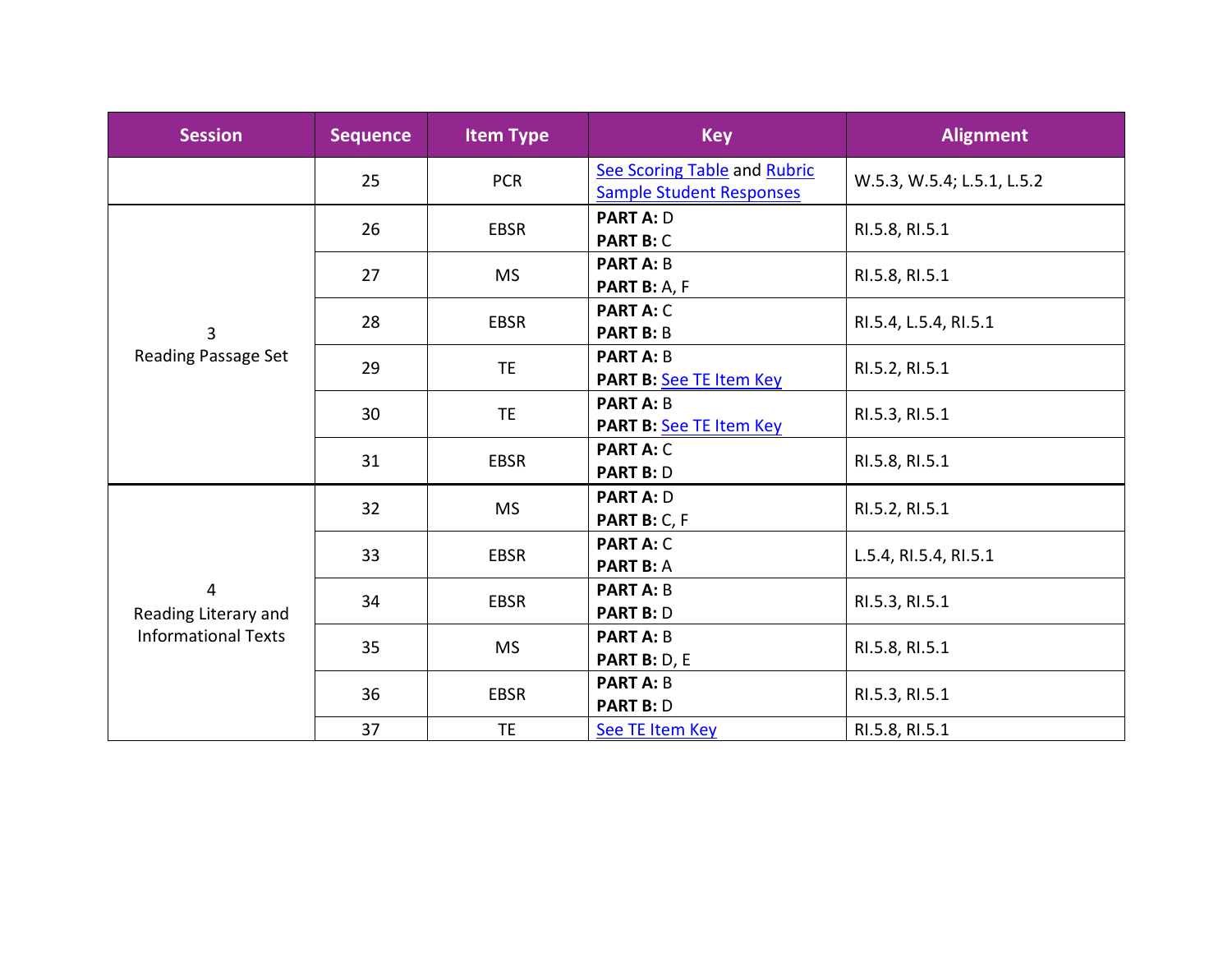| <b>Item Type</b>                                                   | <b>Description</b>                                                                                                                                                                                                                                                                                                        | <b>Scoring Information</b>                                                                                                                                                                                                                                                                                                                                                                                                                                                                                                                                                                                                                                                                                                                                                                                                                                                                                         |
|--------------------------------------------------------------------|---------------------------------------------------------------------------------------------------------------------------------------------------------------------------------------------------------------------------------------------------------------------------------------------------------------------------|--------------------------------------------------------------------------------------------------------------------------------------------------------------------------------------------------------------------------------------------------------------------------------------------------------------------------------------------------------------------------------------------------------------------------------------------------------------------------------------------------------------------------------------------------------------------------------------------------------------------------------------------------------------------------------------------------------------------------------------------------------------------------------------------------------------------------------------------------------------------------------------------------------------------|
| Evidence-<br><b>Based</b><br><b>Selected</b><br>Response<br>(EBSR) | Two-part item<br>$\bullet$<br>Part A measures reading comprehension<br>$\bullet$<br>Part B asks for evidence to support part A<br>$\bullet$                                                                                                                                                                               | Worth up to two points (2, 1, or 0)<br>Full credit (2 points): both parts correct<br>Partial credit (1 point): Part A is correct; Part B is not correct<br>No credit (0 points): only Part B is correct or neither part is correct                                                                                                                                                                                                                                                                                                                                                                                                                                                                                                                                                                                                                                                                                 |
| Multiple-<br>Select (MS)                                           | Requires more than one answer (required<br>$\bullet$<br>number of correct answers in <b>boldface</b> in<br>question)<br>Can have one part (e.g., asks student to<br>$\bullet$<br>select two summary details) or two parts<br>(e.g., Part A asks students to choose two<br>themes; Part B asks for evidence for<br>themes) | Worth up to two points (2, 1, or 0)<br>Full credit (2 points): All answers correct<br>Partial credit (1 point): for one-part MS item, 1 of 2 answers is correct<br>or for an EBSR with MS in Part A, 1 of 2 answers in Part A is correct<br>OR both answers are correct in part A, but Part B is incorrect<br>No credit (0 points): Both parts are incorrect OR only Part B is<br>correct                                                                                                                                                                                                                                                                                                                                                                                                                                                                                                                          |
| Technology-<br><b>Enhanced</b><br>(TE)                             | May have one part OR be part of an EBSR<br>$\bullet$<br>item<br>Types: Drag and drop, drop-down menu,<br>$\bullet$<br>highlighting words/phrases/sentences,<br>matching information (refer to LEAP 2025<br><b>Technology Enhanced Item Types</b><br>document for more information)                                        | Worth up to two points (2, 1, or 0)<br>$\bullet$<br>TE Items that are part of an EBSR follow the same general rules as<br>EBSR items.<br>Full credit (2 points): all correct responses-whether one or two<br>parts—and ordered correctly, if required, OR if the item includes six<br>or more correct responses, full credit when student chooses all or<br>nearly all correct responses (number of correct responses minus 1)<br>Partial credit (1 point): depends on item type<br>o For most one-part TE items: 1 point if student chooses at least<br>half of the correct responses<br>o For one-part TE items that require paired responses: 1 point<br>when student chooses at least half of the correctly paired<br>responses<br>o For one-part TE items that require ordering (e.g., steps in a<br>process): 1 point when a student chooses and correctly orders<br>more than half of the correct responses |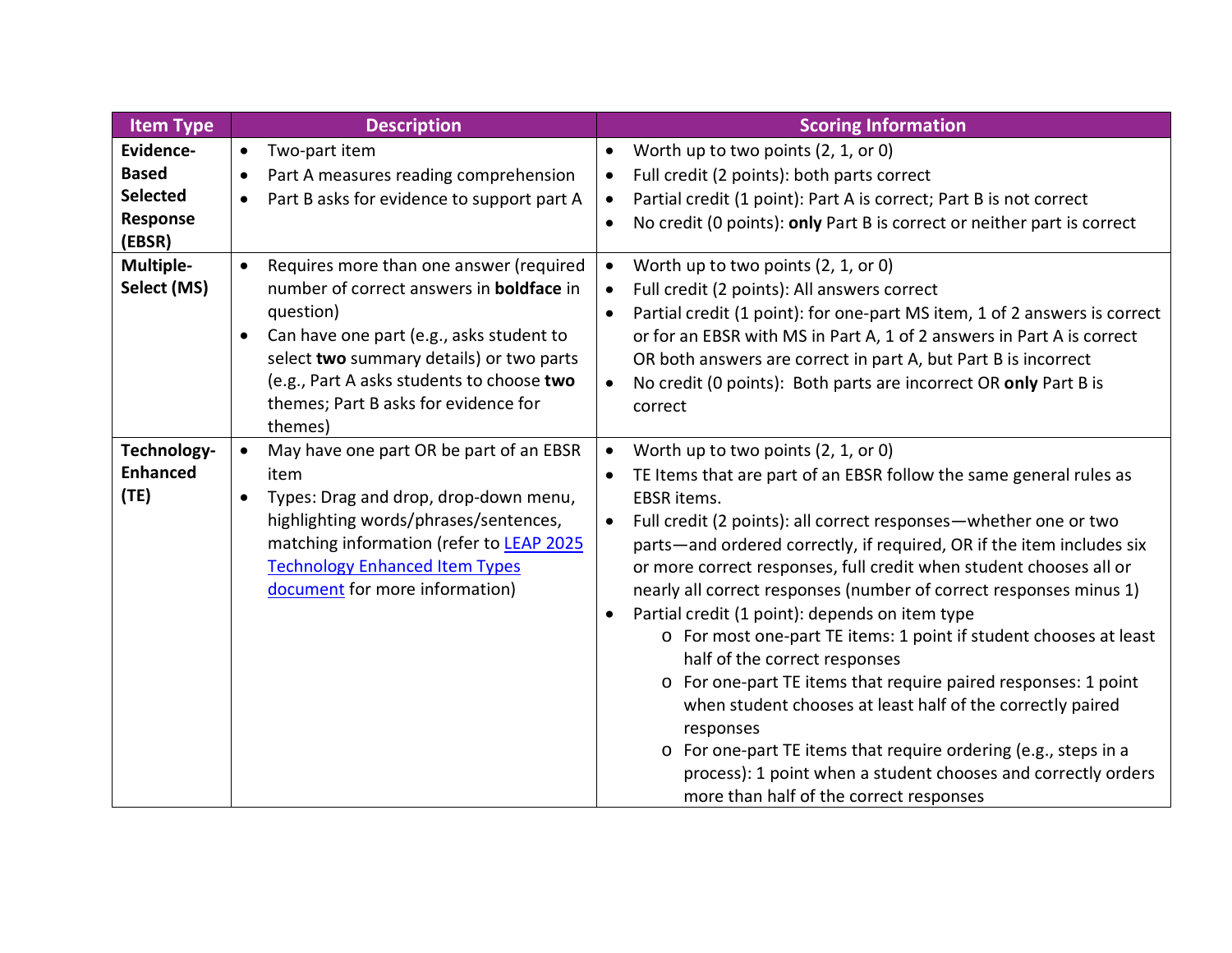|                                                                |                                                                                                                                                                                                                                                                                                                                                                                                                                                                                       | o For summary items that include at least two extra options<br>(e.g., 6 summary details, but student has to choose and order<br>4 correctly): 1 point when student chooses all of the correct<br>responses but does not place them in the correct order OR<br>when student chooses and correctly orders more than half of<br>the correct responses<br>No credit (0 points): does not meet partial credit rules or for a two-<br>part TE item, only part B is correct                                                                                 |
|----------------------------------------------------------------|---------------------------------------------------------------------------------------------------------------------------------------------------------------------------------------------------------------------------------------------------------------------------------------------------------------------------------------------------------------------------------------------------------------------------------------------------------------------------------------|------------------------------------------------------------------------------------------------------------------------------------------------------------------------------------------------------------------------------------------------------------------------------------------------------------------------------------------------------------------------------------------------------------------------------------------------------------------------------------------------------------------------------------------------------|
| <b>Prose</b><br><b>Constructed</b><br><b>Response</b><br>(PCR) | Requires student to show understanding<br>$\bullet$<br>of text(s) by writing a multi-paragraph<br>response<br>Addresses more than one text depending<br>$\bullet$<br>on the task (LAT: 2 texts; RST: 3 texts)<br>Requires evidence from texts<br>$\bullet$<br>Measures Reading Comprehension and<br>$\bullet$<br>Written Expression, and Knowledge of<br>Language and Conventions (LAT and RST);<br>measures Written Expression and<br>Knowledge of Language and Conventions<br>(NWT) | LAT/RST: Worth up to 19 points<br>Reading Comprehension and Written Expression dimension: score<br>$\bullet$<br>point of 4, 3, 2, 1, 0; holistic score is multiplied by 4 to provide total<br>dimension score<br>Knowledge of Language and Conventions dimension (3, 2, 1, 0)<br>$\bullet$<br>NWT: Worth up to 12 points<br>Written Expression dimension: score point of 3, 2, 1, 0; holistic score<br>$\bullet$<br>is multiplied by 3 to provide total dimension score<br>Knowledge of Language and Conventions dimension (3, 2, 1, 0)<br>$\bullet$ |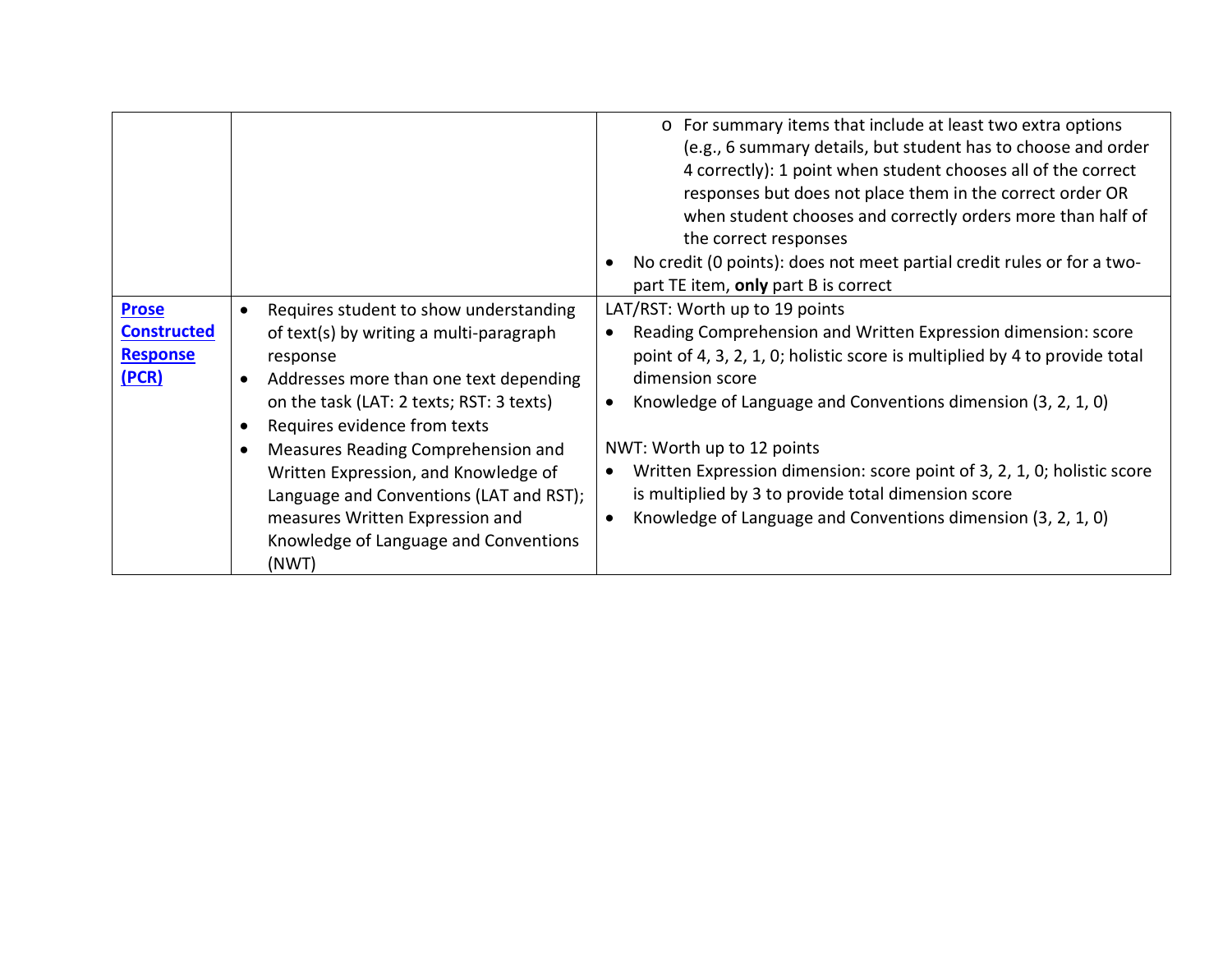## **Key for Technology-Enhanced Items**

### <span id="page-5-0"></span>**Session 1, Item 4**

- 14 I took off my clothes, picked up my ax, and stepped down into the hole in the icy water. It came to my knees. Step by step, breaking the ice with my ax. I waded out.
- 15 The water came up to my hips, and then to my waist. The cold bite of it took my breath away. I felt my body grow numb. I couldn't feel my feet at all but I knew they were moving. When the water reached my armpits I stopped and worked my pole toward Little Ann. Stretching my arms as far out as I could, I saw I was still a foot short. Closing my eyes and gritting my teeth, I moved on. The water reached my chin.
- 16 I was close enough. I started hooking at the collar of Little Ann. Time after time I felt the hook almost catch. I saw I was fishing on a wrong angle. She had settled so low in the water I couldn't reach her collar. Raising my arms above my head so the pole would be on a slant I kept hooking and praying. The seconds ticked by. I strained for one more inch. The muscles in my arms grew numb from the weight of the pole.
- 17 Little Ann's claws slipped again. I thought she was gone. At the very edge of the ice, she caught again. All I could see now were her small red paws and her nose and eyes.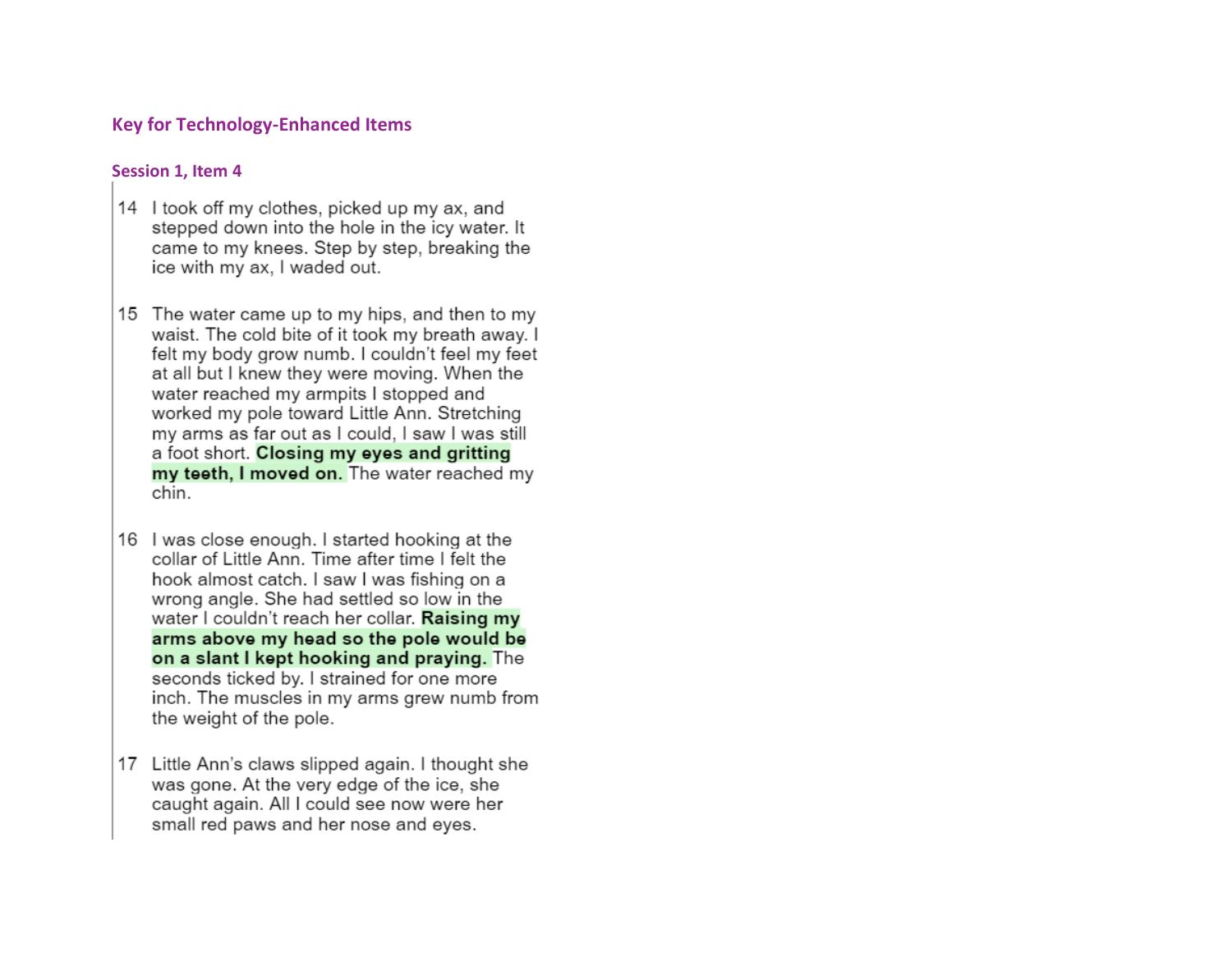#### <span id="page-6-0"></span>Session 1, Item 6

From Where the **Red Fern Grows** 

"I shouted as loud as I could." (paragraph 1)

"I shivered from the freezing cold of my wet shoes and overalls." (paragraph 4)

"I couldn't figure out what I had heard." (paragraph 6)

"As I stared at the yellow glow of my light, the last bit of hope faded away." (paragraph 9)

"I took off my clothes, picked up my ax, and stepped down into the hole in the icy water." (paragraph 14)

"Closing my eyes and gritting my teeth, I moved on." (paragraph 15)

"The Lighthouse Lamp"

"In the room at the foot of the light-house / Lay mother and babe asleep, . . . " (lines 9-10)

"... And little maid Gretchen was by them there, . . ." (line 11)

" 'I'll go,' said Gretchen, 'a step at a time; / Why, mother, I'm twelve years old, . . . ' " (lines 33-34)

" '. . . And I've learned to do as I'm told.'"  $(line 36)$ 

"Then Gretchen up to the top of the tower, . . ." (line 37)

"The sleet in her eyes and hair. / She fed the lamp, and she trimmed it well, . . ." (lines 40-41)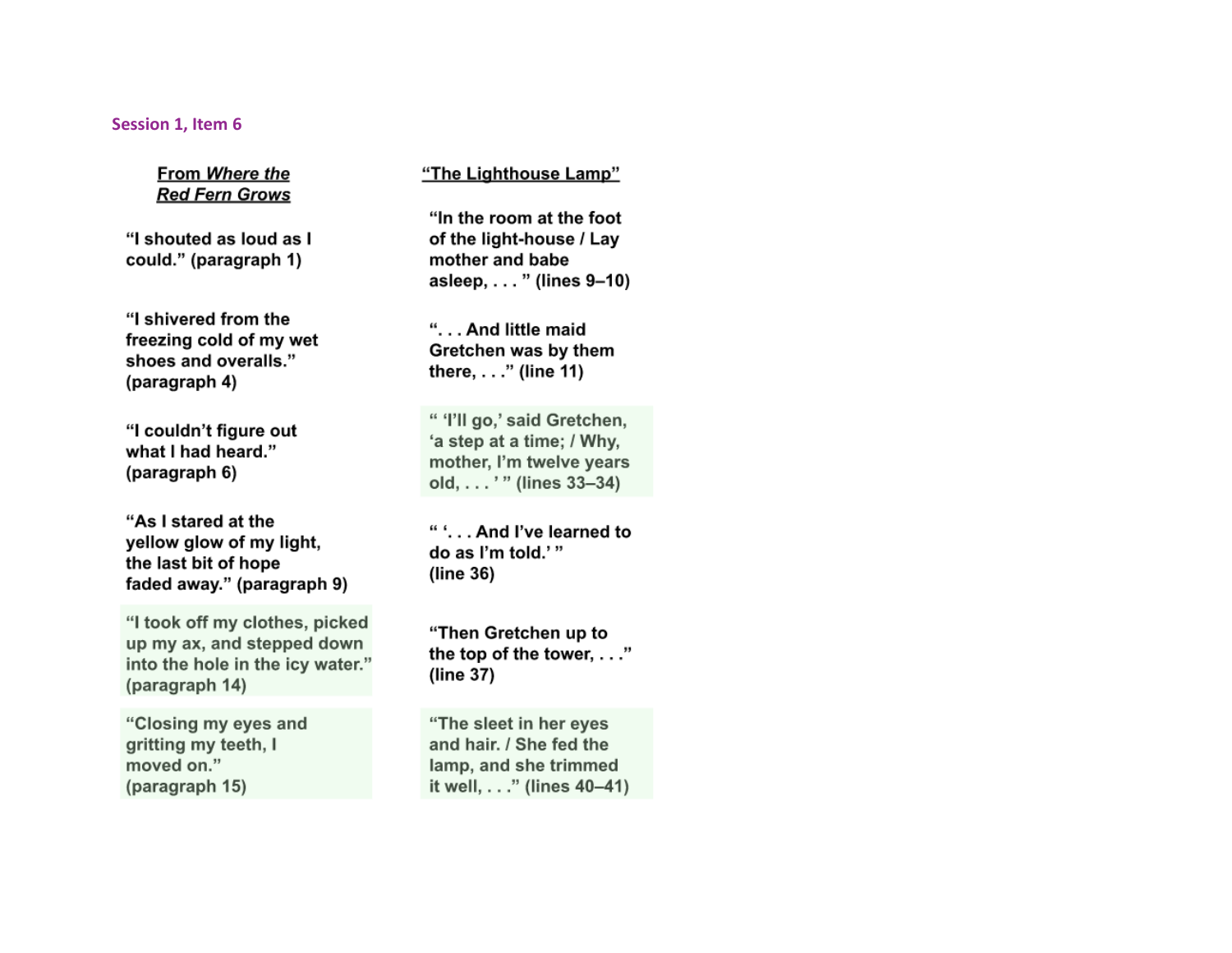# <span id="page-7-0"></span>**Session 1, Item 10**

| Possible Descriptions   | Possible Supporting Evidence                  |
|-------------------------|-----------------------------------------------|
| angry                   | "I might not come back in one<br>piece."      |
|                         | "Claire's mother spotted me"                  |
| forgiving<br>protective | "stood, dusted off her hands,<br>and watched" |
| sympathetic             | "had his arm around his mama's<br>leg…"       |

| <b>Description of</b> | <b>Supporting Evidence for</b>                  | Description of       | <b>Supporting Evidence for</b>                                                         |
|-----------------------|-------------------------------------------------|----------------------|----------------------------------------------------------------------------------------|
| Narrator's Feeling    | Narrator's Feeling                              | ∣ Claire's Feeling ∣ | <b>Claire's Feeling</b>                                                                |
| determined            | $\lvert$ "making myself look her in the<br>eve" | ∣undecided           | $\mathbf{F}$ Everything was there, but nothing<br>was happening one way or the other." |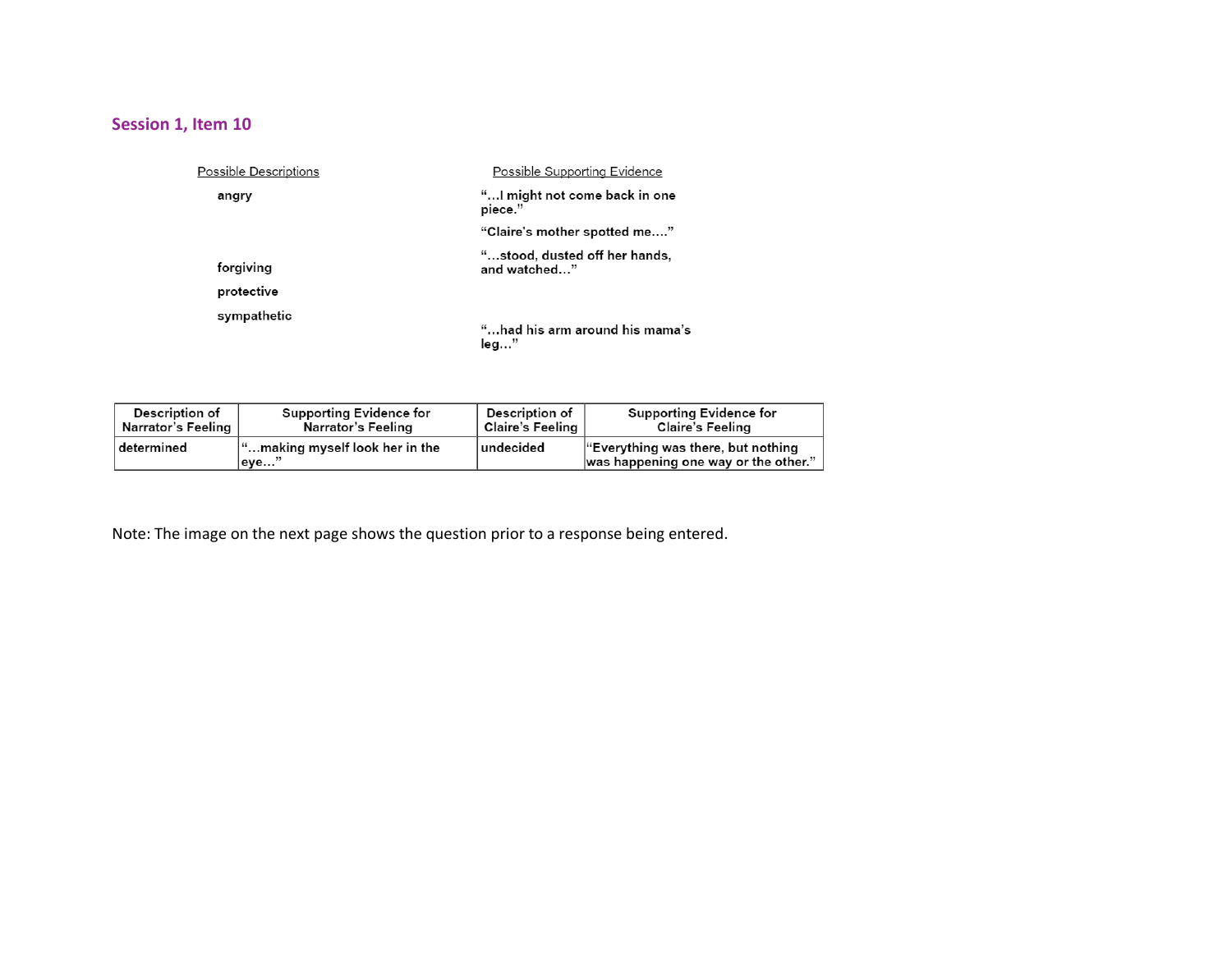| Possible Supporting Evidence                                               |
|----------------------------------------------------------------------------|
| "I might not come back in one<br>piece."                                   |
| "Claire's mother spotted me…."                                             |
| "…stood, dusted off her hands,                                             |
| and watched"                                                               |
| "making myself look her in the<br>eye…"                                    |
| "had his arm around his mama's                                             |
| leg"                                                                       |
| "Everything was there, but nothing<br>was happening one way or the other." |
|                                                                            |

| Description of     | <b>Supporting Evidence for</b> | Description of     | Supporting Evidence for |
|--------------------|--------------------------------|--------------------|-------------------------|
| Narrator's Feeling | Narrator's Feeling             | Claire's Feeling ∣ | Claire's Feeling        |
|                    |                                |                    |                         |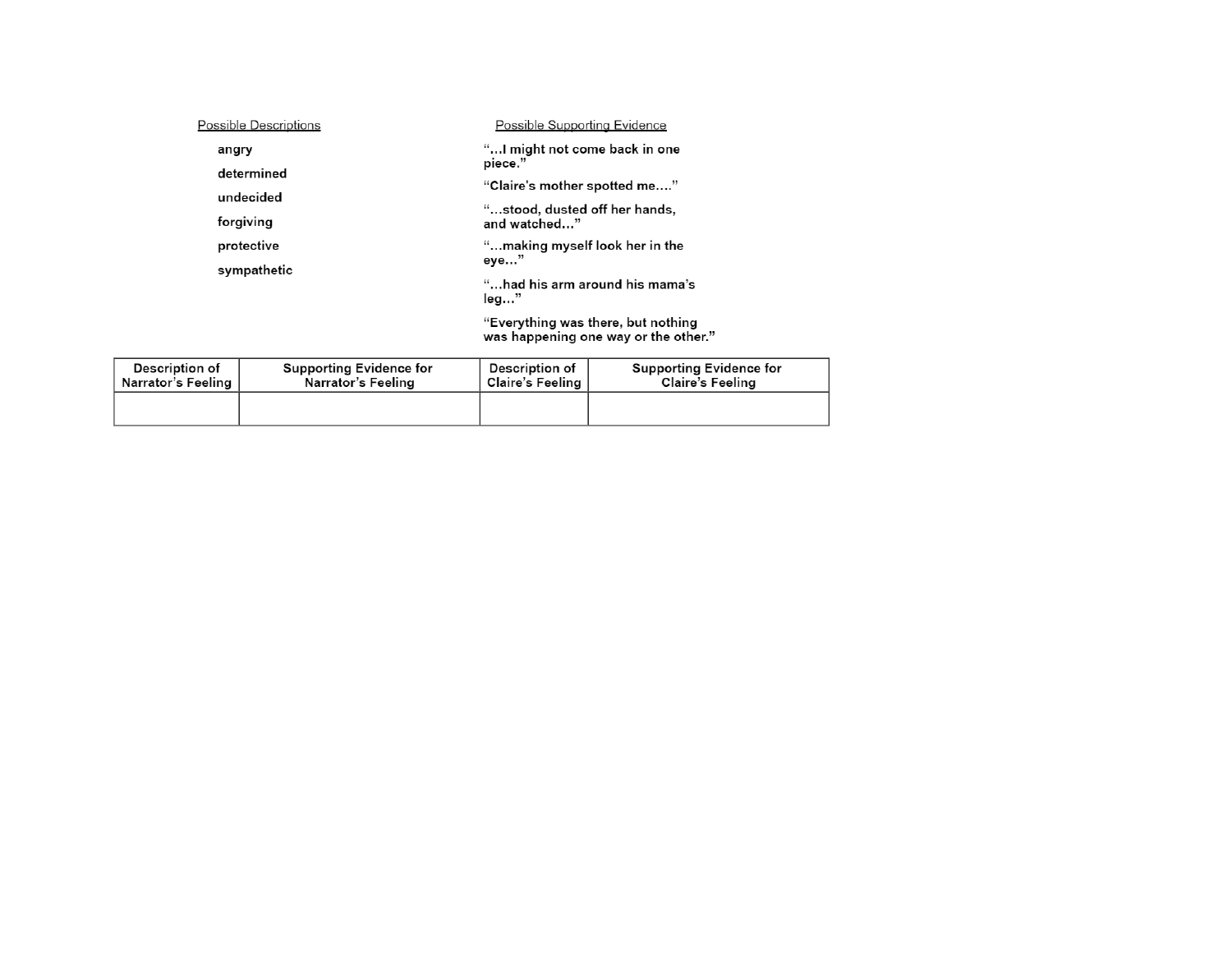### <span id="page-9-0"></span>**Session 2, Item 13\***



**\*The Effects do not have to be in a particular order.**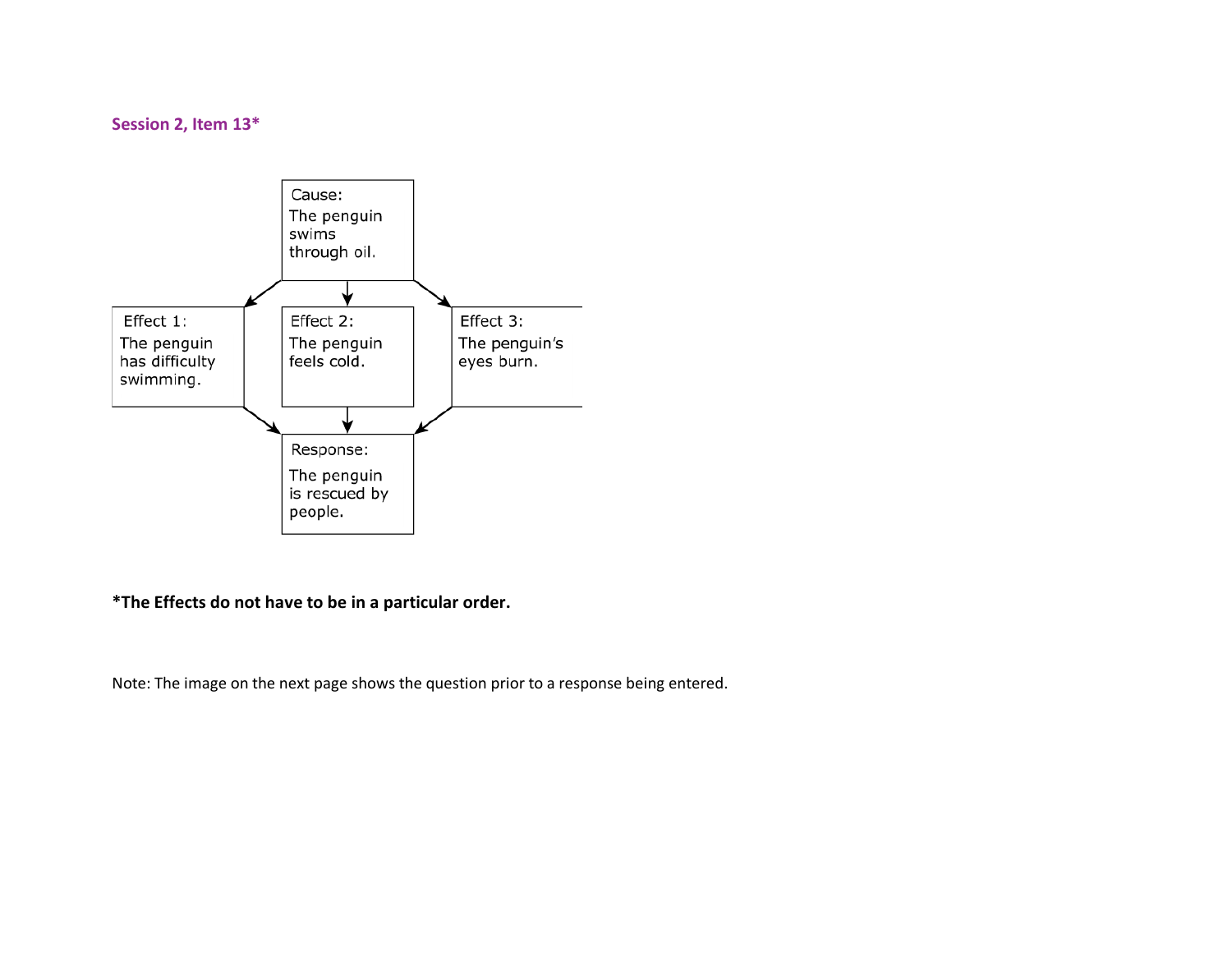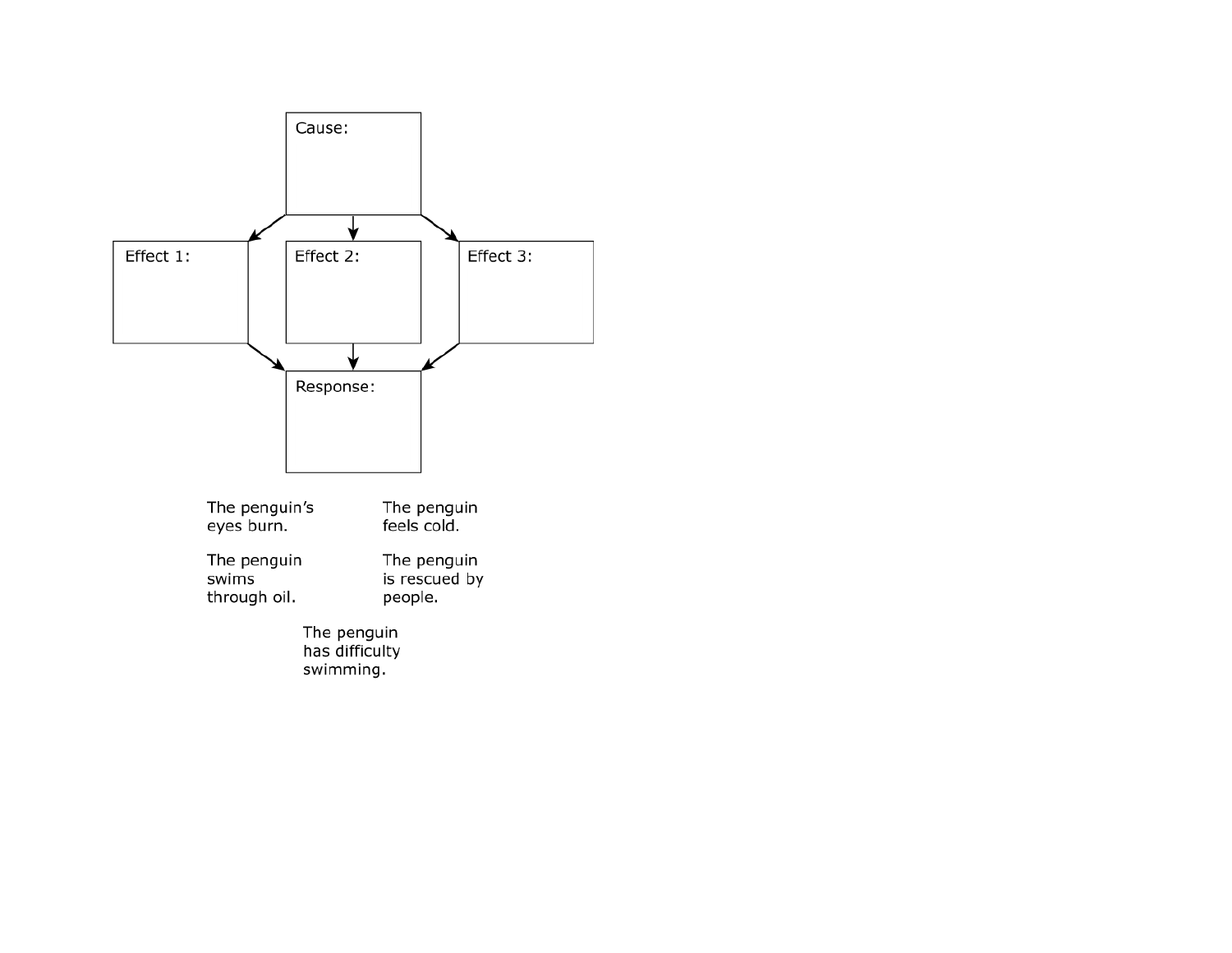<span id="page-11-0"></span>"different kinds of animals play in different ways" (paragraph 3)

"animals constantly monitor their behavior to keep play going" (paragraph 5)

"they often reverse roles" (paragraph 5)

"animals sometimes seem to prefer play that is a bit dangerous" (paragraph 6)

"more likely to get hurt" (paragraph 7)

"more creative and complex ways" (paragraph 9)

Main Idea 1 "play exercises the brain" (paragraph 10)

Main Idea 2 "when animals play, they are practicing skills" (paragraph 3)

**\*The correct main ideas do not have to be in a particular order.**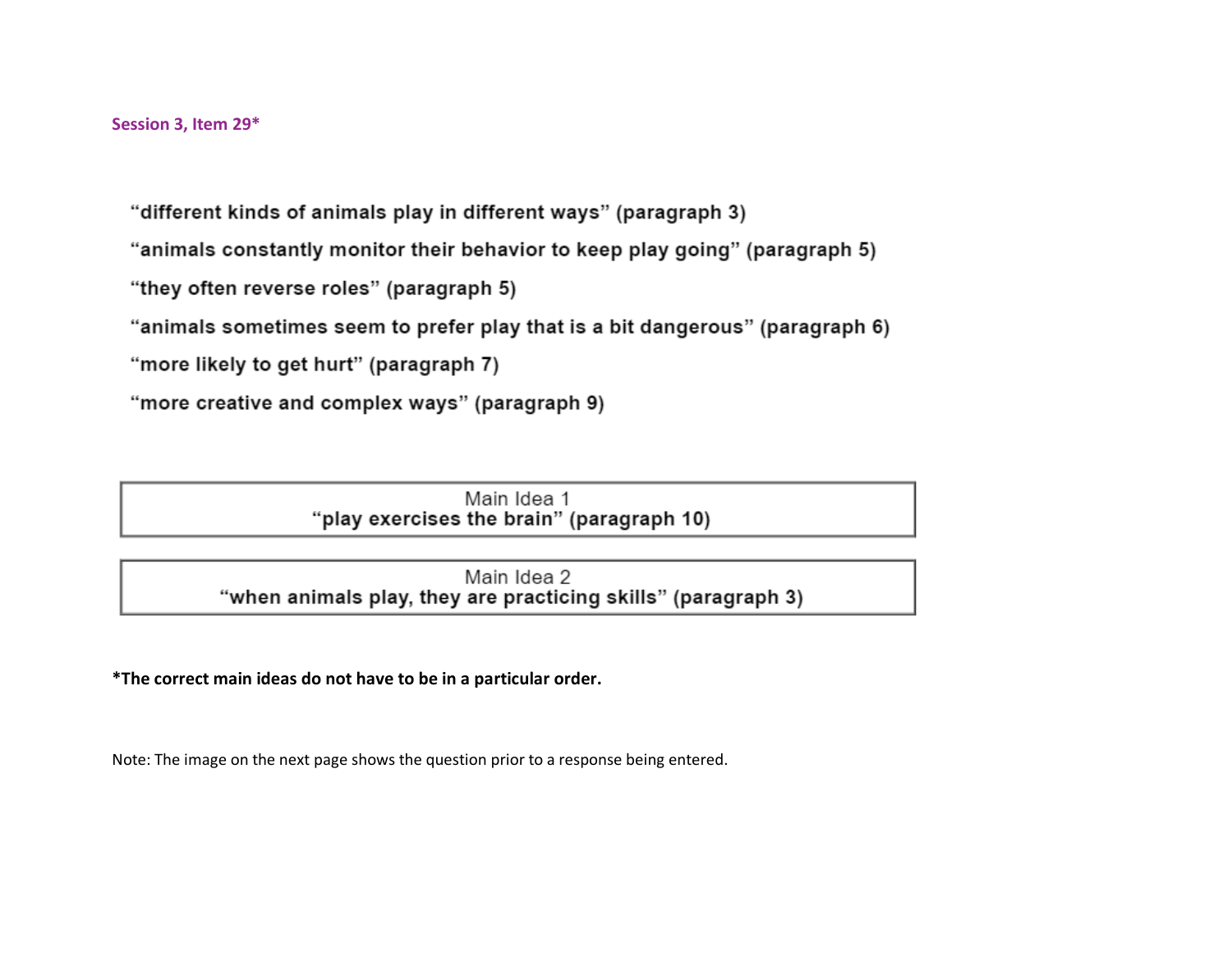"when animals play, they are practicing skills" (paragraph 3)

"different kinds of animals play in different ways" (paragraph 3)

"animals constantly monitor their behavior to keep play going" (paragraph 5)

"they often reverse roles" (paragraph 5)

"animals sometimes seem to prefer play that is a bit dangerous" (paragraph 6)

"more likely to get hurt" (paragraph 7)

"more creative and complex ways" (paragraph 9)

"play exercises the brain" (paragraph 10)

Main Idea 1

Main Idea 2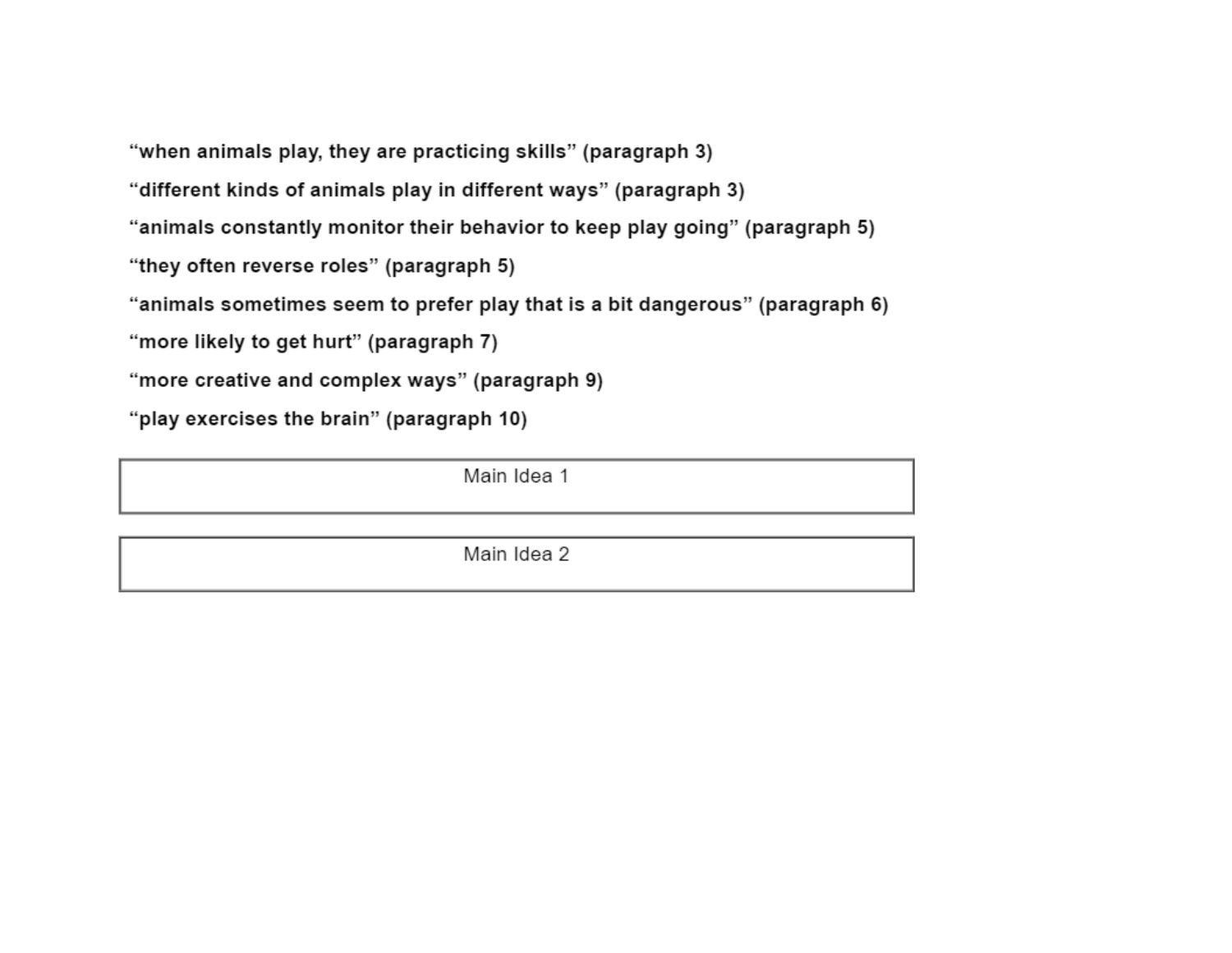#### <span id="page-13-0"></span>**Session 3, Item 30**

- 4 Prey animals, such as elk, deer, or antelope, play differently. They dash about like crazy, leaping wildly in the air-twisting, turning, twirling. According to biologist John Byers of the University of Idaho, they act like they have "flies in their brains." But these animals are rehearsing skills they'll need one day to escape predators and avoid becoming dinner.
- During play, animals constantly monitor their 5 behavior to keep play going. If one animal plays too roughly, the play ends. To keep things fun, they often reverse roles. A stronger or dominant animal will lie on its back. assuming a submissive position, while a weaker animal gets to play "boss."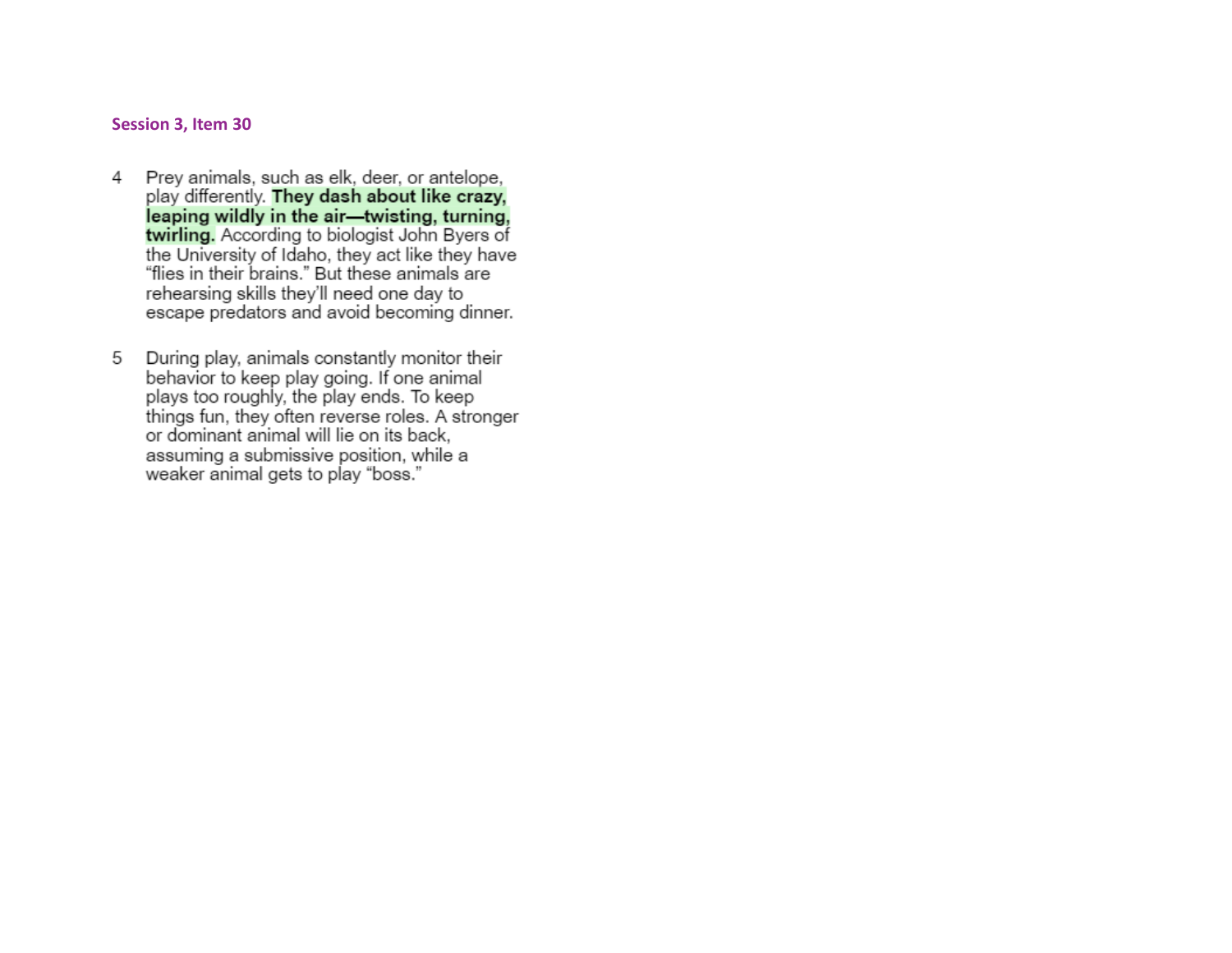## <span id="page-14-0"></span>**Session 4, Item 37\***

| Opportunities                                                       | Challenges                    |  |  |
|---------------------------------------------------------------------|-------------------------------|--|--|
| was supported by the family                                         | became a slave at a young age |  |  |
| was taught lessons by the twins $\vert$ had to prove she was a poet |                               |  |  |

was able to travel by herself

could copy her lines of poetry

**\*The opportunities and challenges do not have to be in a particular order.**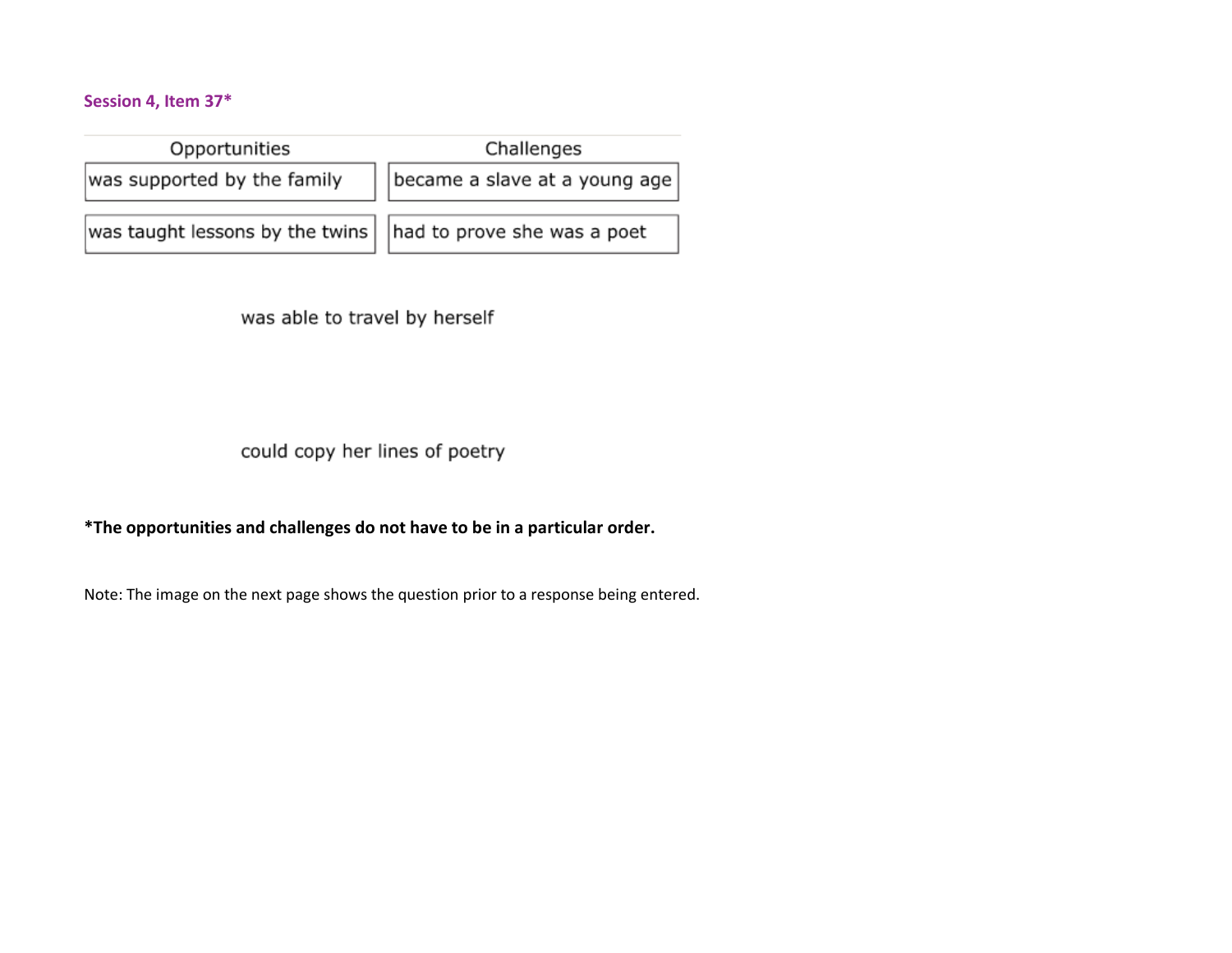| Opportunities | Challenges |
|---------------|------------|
|               |            |
|               |            |

became a slave at a young age was able to travel by herself was supported by the family had to prove she was a poet was taught lessons by the twins could copy her lines of poetry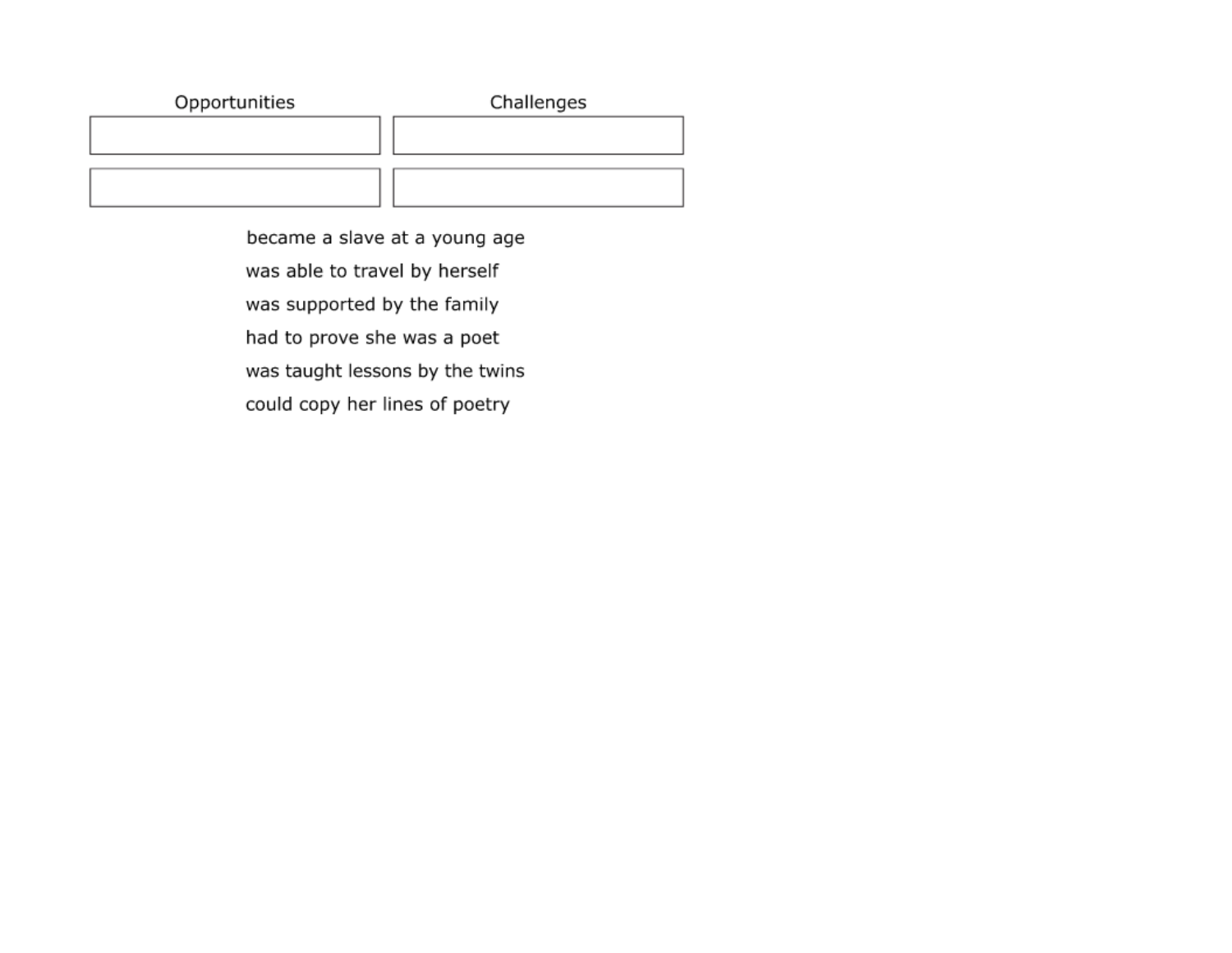<span id="page-16-0"></span>

| <b>Scoring of Grade 5 PCRs</b>                                                                         |                              |                          |    |                       |  |
|--------------------------------------------------------------------------------------------------------|------------------------------|--------------------------|----|-----------------------|--|
| <b>Points by Dimension</b><br><b>Total Points</b><br><b>Dimensions</b><br><b>Rubric</b><br><b>Task</b> |                              |                          |    |                       |  |
|                                                                                                        | <b>Reading Comprehension</b> | 16 points                |    |                       |  |
| Literary Analysis                                                                                      | and Written Expression*      | (4 times holistic score) | 19 | <b>LAT/RST Rubric</b> |  |
|                                                                                                        | Conventions                  | 3 points                 |    |                       |  |
| <b>Research Simulation</b>                                                                             | <b>Reading Comprehension</b> | 16 points                |    |                       |  |
|                                                                                                        | and Written Expression*      | (4 times holistic score) | 19 | <b>LAT/RST Rubric</b> |  |
|                                                                                                        | Conventions                  | 3 points                 |    |                       |  |
| Narrative Writing                                                                                      |                              | 9 points                 |    |                       |  |
|                                                                                                        | Written Expression           | (3 times holistic score) | 12 | <b>NWT Rubric</b>     |  |
|                                                                                                        | Conventions                  | 3 points                 |    |                       |  |

\*When scoring the Reading Comprehension and Written Expression dimension, the holistic score (4, 3, 2, 1, 0) is determined, based on which score point best describes that response. That holistic score is multiplied by 4. This means that if a student receives a 2 for Reading Comprehension and Written Expression, the student will receive a score of 8 for this dimension. This score is then added to the Conventions score to provide the total score for the RST and the LAT.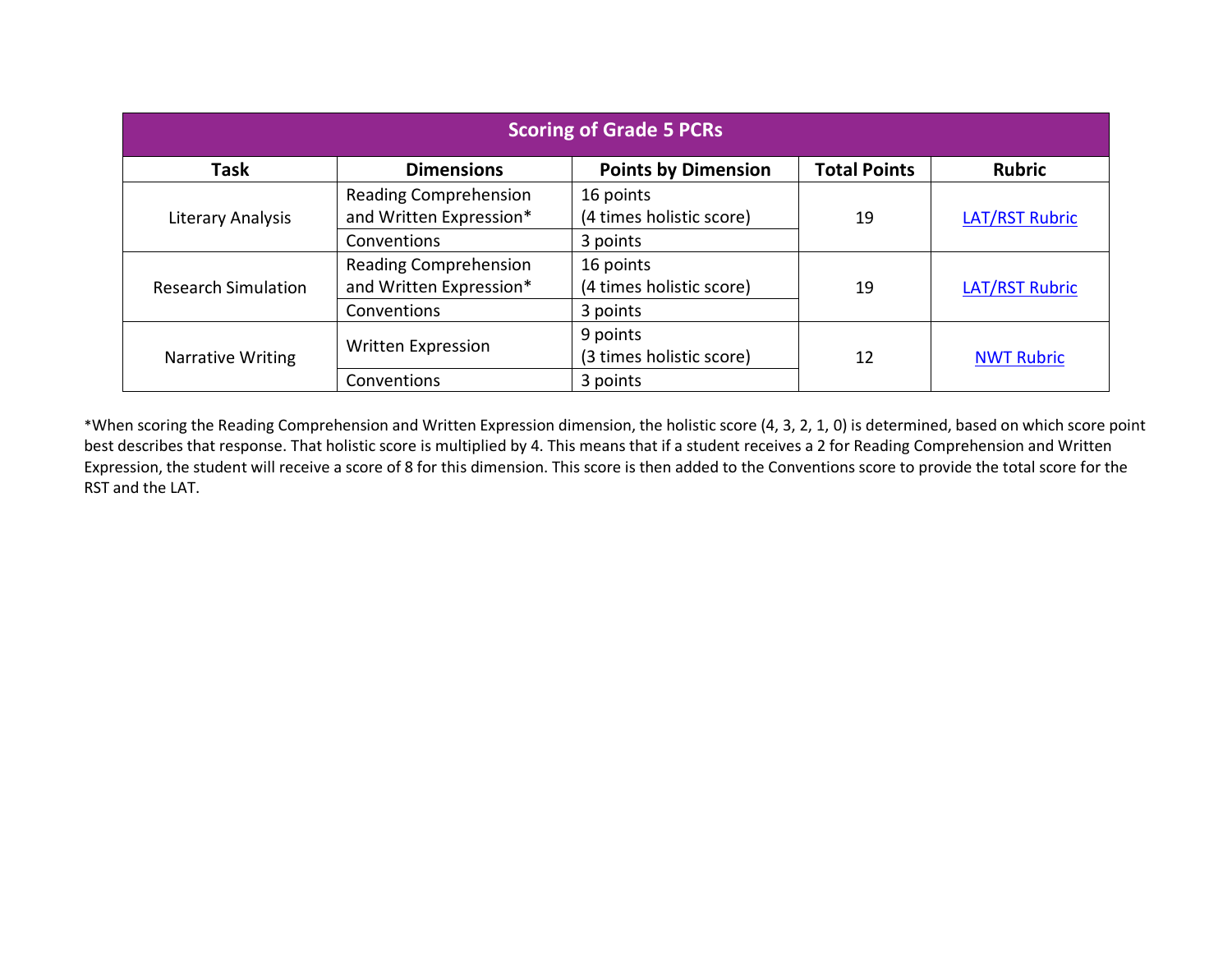<span id="page-17-0"></span>

| Construct<br><b>Measured</b>                                    | <b>Score Point 4</b>                                                                                                                                       | <b>Score Point 3</b>                                                                                                                                                                                                                      | <b>Score Point 2</b>                                                                                                                                                                                                                                                                  | <b>Score Point 1</b>                                                                                                                                                                                                                          | <b>Score Point 0</b>                                                                                                                                                                                                                    |
|-----------------------------------------------------------------|------------------------------------------------------------------------------------------------------------------------------------------------------------|-------------------------------------------------------------------------------------------------------------------------------------------------------------------------------------------------------------------------------------------|---------------------------------------------------------------------------------------------------------------------------------------------------------------------------------------------------------------------------------------------------------------------------------------|-----------------------------------------------------------------------------------------------------------------------------------------------------------------------------------------------------------------------------------------------|-----------------------------------------------------------------------------------------------------------------------------------------------------------------------------------------------------------------------------------------|
| Reading<br>Comprehension<br>and<br>Written<br><b>Expression</b> | The student response                                                                                                                                       | The student response                                                                                                                                                                                                                      | The student response                                                                                                                                                                                                                                                                  | The student response                                                                                                                                                                                                                          | The student response                                                                                                                                                                                                                    |
|                                                                 | • demonstrates full<br>comprehension of ideas<br>stated explicitly and/or<br>inferentially by providing an<br>accurate analysis;                           | • demonstrates<br>comprehension of ideas<br>stated explicitly and/or<br>inferentially by providing a<br>mostly accurate analysis;                                                                                                         | • demonstrates basic<br>comprehension of ideas<br>stated explicitly and/or<br>inferentially by providing a<br>generally accurate analysis;                                                                                                                                            | • demonstrates limited<br>comprehension of ideas by<br>providing a minimally<br>accurate analysis;                                                                                                                                            | • demonstrates no<br>comprehension of ideas by<br>providing an inaccurate or<br>no analysis;                                                                                                                                            |
|                                                                 | • addresses the prompt and<br>provides effective<br>development of the topic that<br>is consistently appropriate<br>to the task, purpose, and<br>audience; | addresses the prompt and<br>provides mostly effective<br>development of the topic that<br>is appropriate to the task,<br>purpose, and audience;                                                                                           | • addresses the prompt and<br>provides some development<br>of the topic that is somewhat<br>appropriate to the task,<br>purpose, and audience;                                                                                                                                        | • addresses the prompt and<br>provides minimal<br>development of the topic that<br>is limited in its<br>appropriateness to the task,<br>purpose, and audience;                                                                                | • is undeveloped and/or<br>inappropriate to the task,<br>purpose, and audience;                                                                                                                                                         |
|                                                                 | • uses clear reasoning<br>supported by relevant text-<br>based evidence in the<br>development of the topic;                                                | uses mostly clear reasoning<br>supported by relevant text-<br>based evidence in the<br>development of the topic;                                                                                                                          | • uses some reasoning and<br>text-based evidence in the<br>development of the topic;                                                                                                                                                                                                  | • uses limited reasoning and<br>text-based evidence:                                                                                                                                                                                          | • includes little to no text-<br>based evidence:                                                                                                                                                                                        |
|                                                                 | • is effectively organized with<br>clear and coherent writing;                                                                                             | • is organized with mostly<br>clear and coherent writing;                                                                                                                                                                                 | • demonstrates some<br>organization with somewhat<br>coherent writing;                                                                                                                                                                                                                | • demonstrates limited<br>organization and coherence;                                                                                                                                                                                         | • lacks organization and<br>coherence;                                                                                                                                                                                                  |
|                                                                 | • uses language effectively to<br>clarify ideas.                                                                                                           | • uses language that is mostly<br>effective to clarify ideas.                                                                                                                                                                             | • uses language to express<br>ideas with some clarity.                                                                                                                                                                                                                                | • uses language to express<br>ideas with limited clarity.                                                                                                                                                                                     | • does not use language to<br>express ideas with clarity.                                                                                                                                                                               |
| Knowledge<br>of<br>Language<br>and<br><b>Conventions</b>        |                                                                                                                                                            | The student response<br>demonstrates full command of<br>the conventions of standard<br>English at an appropriate level<br>of complexity. There may be a<br>few minor errors in mechanics,<br>grammar, and usage, but<br>meaning is clear. | The student response<br>demonstrates some command<br>of the conventions of standard<br>English at an appropriate level<br>of complexity. There may be<br>errors in mechanics, grammar,<br>and usage that occasionally<br>impede understanding, but the<br>meaning is generally clear. | The student response<br>demonstrates limited<br>command of the conventions of<br>standard English at an<br>appropriate level of complexity.<br>There may be errors in<br>mechanics, grammar, and<br>usage that often impede<br>understanding. | The student response does not<br>demonstrate command of the<br>conventions of standard English<br>at the appropriate level of<br>complexity. Frequent and<br>varied errors in mechanics,<br>grammar, and usage impede<br>understanding. |

# **Grades 4–5 Literary Analysis Task (LAT) and Research Simulation Task (RST) Scoring Rubric**